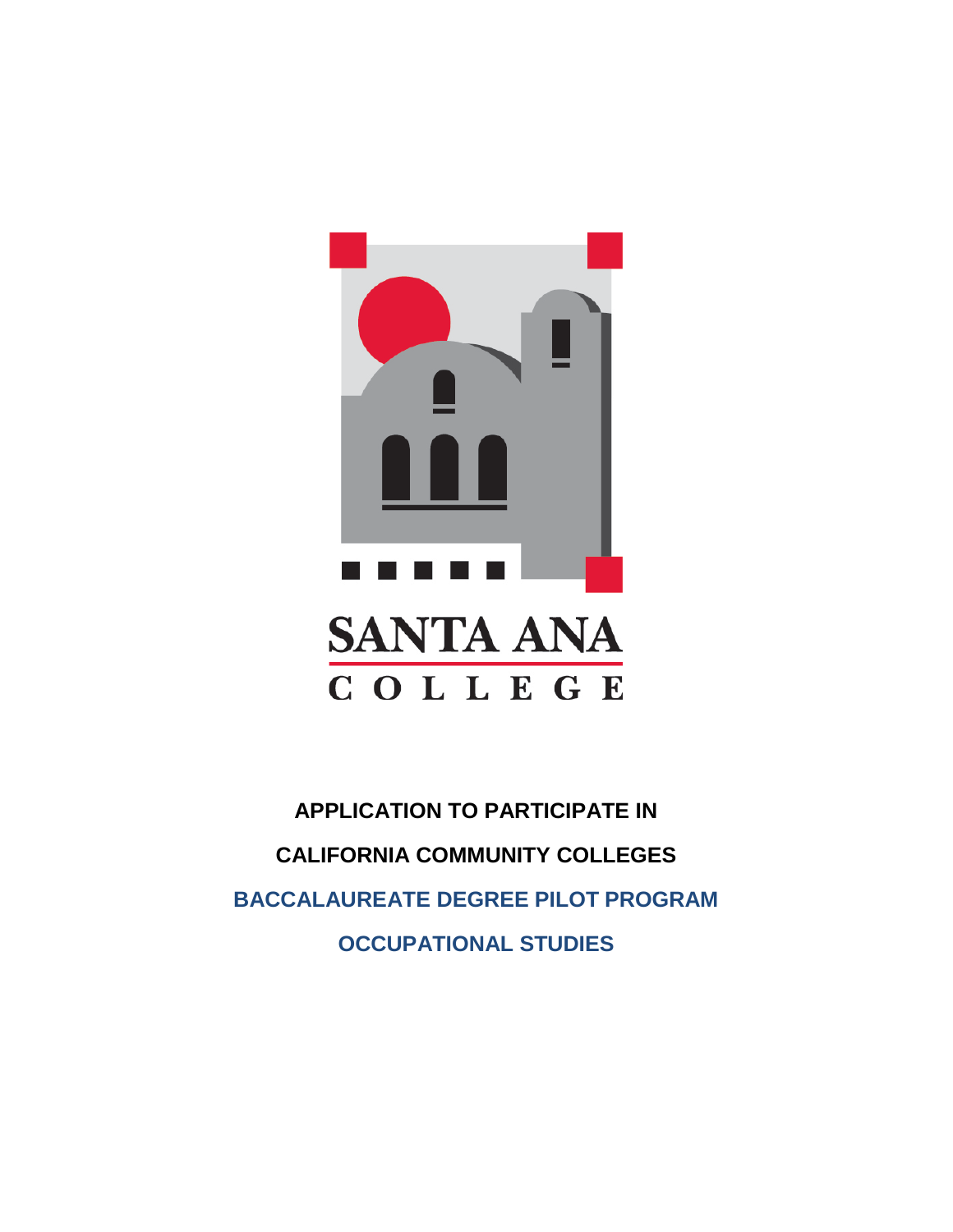# **TABLE OF CONTENTS**

|                         | 1. Need  |                                                       |  |  |  |
|-------------------------|----------|-------------------------------------------------------|--|--|--|
|                         |          |                                                       |  |  |  |
|                         |          |                                                       |  |  |  |
|                         |          |                                                       |  |  |  |
|                         |          | d. Summary of Labor Market and Employer Demand4       |  |  |  |
|                         |          |                                                       |  |  |  |
|                         |          | 2. Response to Need                                   |  |  |  |
|                         |          |                                                       |  |  |  |
|                         |          |                                                       |  |  |  |
|                         |          | c. Enrollment Projections and Anticipated Graduates 6 |  |  |  |
|                         |          |                                                       |  |  |  |
|                         |          |                                                       |  |  |  |
|                         | f.       |                                                       |  |  |  |
|                         |          |                                                       |  |  |  |
|                         |          | 3. Program Management/Institutional Commitment        |  |  |  |
|                         |          |                                                       |  |  |  |
|                         |          |                                                       |  |  |  |
|                         |          |                                                       |  |  |  |
|                         |          |                                                       |  |  |  |
|                         |          |                                                       |  |  |  |
| 4. Identified Resources |          |                                                       |  |  |  |
|                         |          |                                                       |  |  |  |
|                         |          |                                                       |  |  |  |
|                         |          |                                                       |  |  |  |
|                         |          |                                                       |  |  |  |
|                         | 5. Forms |                                                       |  |  |  |
|                         |          |                                                       |  |  |  |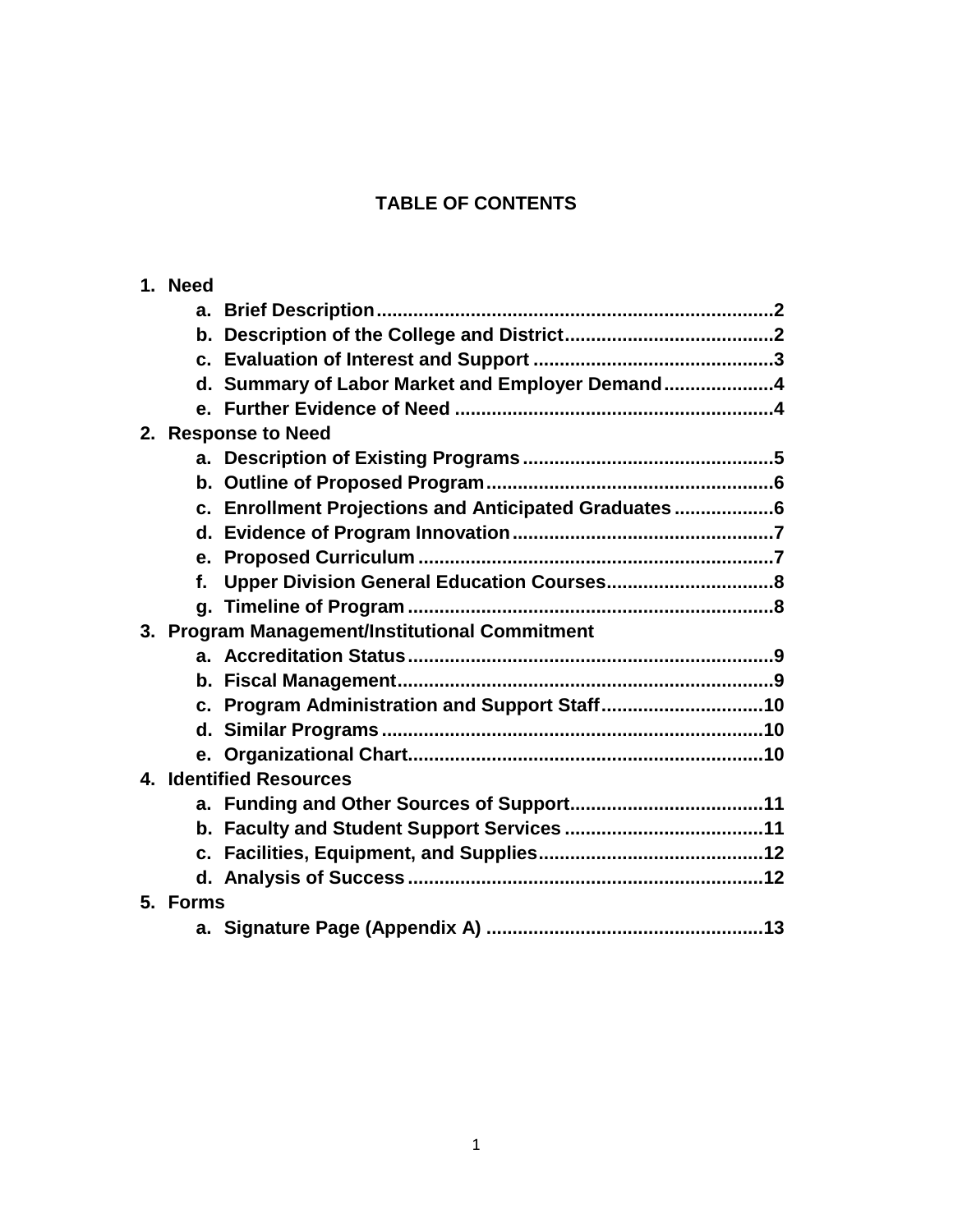### **NEED**

# **Brief Description**

The baccalaureate program proposed by Santa Ana College (SAC) is *Occupational Studies.* Occupational Therapy Education, consisting of Occupational Therapist (OT) and Occupational Therapy Assistant (OTA), is accredited by the Accreditation Council for Occupational Therapy Education (ACOTE). Currently, ACOTE is considering an elevation of the requirement for the entry level of OT from a Master's degree to a Doctorate, with a recommended start date of 2025. The Council is also in parallel discussion regarding the enhancement of OTA from an Associate's level to a Bachelor's level. Therefore, this proposal is in alignment with the ACOTE degree requirements under consideration. In addition, SAC is already committed to and offers an ACOTE approved OTA program for lower division, which generates approximately 130 FTES (or full-time equivalent students) each year, where students are able to graduate with an Associate's of science (AS) degree in OTA.<sup>1</sup> With the large labor market demand in this field (as will be demonstrated later) coupled with the huge demand for this program, as evidenced by large wait lists of SAC students each semester, a pipeline already exists that would further support creation of this proposed baccalaureate option for interested students.

This program has a twofold purpose: (1) it will create a more highly skilled assistant who is better able to understand and utilize research-based evidence for best practice; and (2) it will prepare an OTA for entry into an OT Master's degree program. The expanded upper division course work would provide more in-depth training in specific areas of practice, including neurologic rehabilitation, musculoskeletal rehabilitation, mental health, pediatrics, geriatrics, and emerging areas of practice. It would also provide increased opportunities for critical analysis, research methods, and clinical reasoning. The program would culminate in a capstone seminar project and make the student better prepared to work in tandem with an OT.

# **Description of the College and District**

Santa Ana College will celebrate one hundred years of service to students and the community in 2015. The college offers a full complement of general education, transferlevel, pre-collegiate level, and career technical education classes leading to an Associate's degree or career/technical certificate. In addition, the second largest noncredit (adult education) program in the State is offered through the School of Continuing Education. Law enforcement professionals receive instruction through the Orange County Sheriff's Regional Training Center, and two off-campus fire technology training centers provide students with hands-on experiences that simulate real-world conditions. The college currently includes 503,380 assignable square feet of space that also features a Digital Media Center, the first facility of its kind in Orange County, which combines education and business in the digital media industry. In fall 2014, SAC served

 $\overline{\phantom{a}}$ 

<sup>1</sup> <http://www.sac.edu/AcademicProgs/HST/OTA/Pages/default.aspx>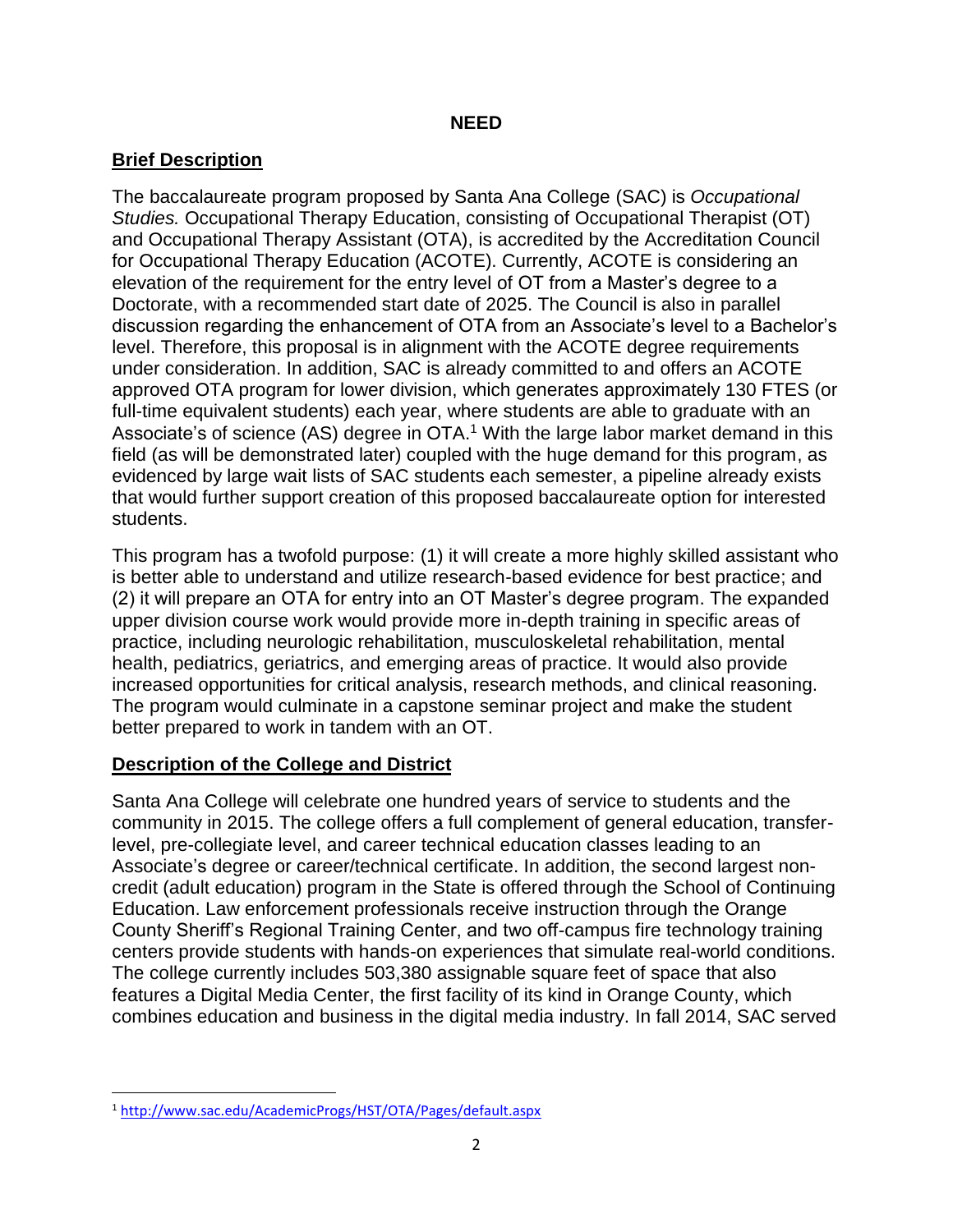29,757 students (excluding positive attendance academy courses): 18,491 students enrolled in credit courses, while 11,266 students enrolled in non-credit.<sup>2</sup>

Santa Ana College is part of the Rancho Santiago Community College District (RSCCD), one of the largest community college districts in California. In fall 2014, RSCCD served 40,653 students (excluding positive attendance academy courses): 25,710 credit and 14,943 non-credit students.<sup>3</sup> The district is represented by two comprehensive colleges, consisting of a total of four centers and approximately 40 sites under the aegis of Santa Ana College, encompassing a total of 193 square miles and comprising 24% of Orange County. The district service area and community are composed of six major cities within Orange County: Anaheim, Garden Grove, Orange, Santa Ana, Tustin, and Villa Park. Over one million residents live within RSCCD boundaries, and this number is projected to increase 6% by 2020 (Center for Demographic Research, 2012). Moreover, a population increase of four percentage points by 2020 is projected for Santa Ana (SAC's primary service area).

# **Evaluation of Interest and Support**

l

In the current OTA program, there had been a three-and-a-half-year wait list up to 2012. As a result, the application process was suspended at that point because the program was so highly impacted. It was reopened from June 2014 through September 2014. Two hundred and forty-four qualified applicants applied for 55 openings.

Community support is reflected in several ways. From 2004-2009, there were three OTA programs at community colleges and one at a private university throughout the State of California. Job openings, however, exceeded the number of qualified graduates. In order to meet community demand, within the proprietary college sector, one new accredited program opened in 2009; two are in the developing phase, and one is in the applicant phase of the accreditation process. All feature high tuition rates.

Another illustration of community support is that facilities in the community (e.g., hospitals, school districts, skilled nursing facilities, mental health facilities, hand clinics) provide on-site clinical rotation opportunities for SAC students to fulfill their field work requirements. Santa Ana College has over 100 contractual agreements with these facilities in the community (e.g., Rancho Los Amigos, Long Beach Memorial, St. Jude's, Hallmark, Irvine Valley Unified School District, Santa Ana Unified School District, Gallagher Pediatric Clinic, Children's Hospital Orange County, Miller Children's Hospital, Interface Rehabilitation, California Rehabilitation and Sports, Hands on Hands, County of San Bernardino, County of Los Angeles, Children's Therapy Center, Health South, the Greater Anaheim SELPA, Extended Care Hospital of Westminster, Alliance of Abilities).

In addition, experts in the field volunteer to come to the college for guest lectures on specialty topics such as driving evaluation for special needs drivers, at-risk youth, pediatric dysphagia, splinting, pediatric Neuro-Developmental Treatment (NDT), and

<sup>2</sup> <http://rsccd.edu/Departments/Research/Documents/EnrollmentManagement/enrollmenttrendsfall2014.pdf>

<sup>3</sup> <http://rsccd.edu/Departments/Research/Documents/EnrollmentManagement/enrollmenttrendsfall2014.pdf>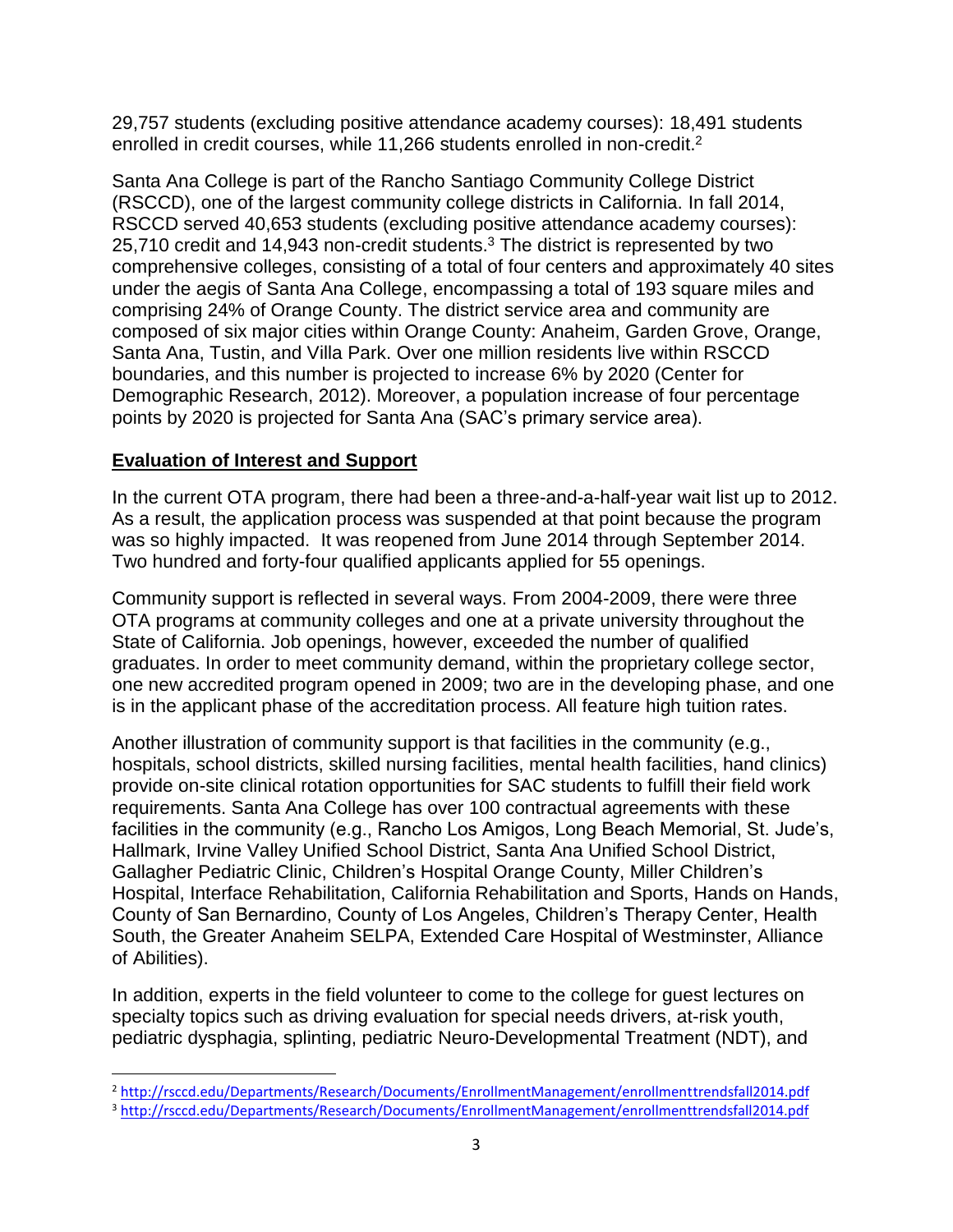seizure management. Students are also invited for field trips to facilities that offer specialty areas of practice.

### **Summary of Labor Market and Employer Demand**

According to Shatkin's report entitled "150 Best Recession-Proof Jobs," OTA ranked 72. In the same publication, OTA was ranked 24 of the 50 fastest-growing recession-proof jobs (JIST, 2008). In addition, according to the U.S. Bureau of Labor statistics, OTA is one of the 20 occupations with the highest percent (43%) change of employment between 2012-2022. <sup>4</sup> According to the California Development Department 2014 first quarter statistics, the hourly mean is \$31.98, with a range of \$29.79 (25<sup>th</sup> percentile) to \$36.04 (75<sup>th</sup> percentile).<sup>5</sup> In addition, U.S. News & World Report cites the City of Santa Ana, CA as one of the best-paying cities for OTA.<sup>6</sup>

Fifty-three graduates responded to a 2012 survey, and of these, 78% reported finding work within two weeks of their job search, and 66% reported that the starting salary was greater than \$30.00 per hour. Jobs were acquired throughout Southern California, including Ventura, Los Angeles, Orange, San Bernardino, and Riverside Counties.

# **Further Evidence of Need**

The profession of Occupational Therapy will celebrate its 100<sup>th</sup> anniversary in 2017. The American Occupational Therapy Association (AOTA) developed a centennial vision for the occasion. The vision includes science driven and evidence based practice. Providing the OTA a Bachelor's of Science (BS) degree in Occupational Studies will better prepare the OTA for this requisite science-based knowledge. Another component of the vision is to provide evidence-based practice to demonstrate the efficacy of OT treatment.

One of the 2014 priorities to meet the centennial vision is to: "Provide strategic support for education, practitioners, and researchers to meet the rapidly changing societal needs." The BS degree would strive to meet this priority.

The beauty of this program is that Occupational Studies BS recipients will be more profoundly trained as practitioners with a focus on direct patient care. Several growing populations will require OTA care in the near future. For example, as the "baby boomers" age, they will be facing a variety of challenges and areas that OT can provide treatment for, including low vision rehabilitation, older driver safety, alternative community access, treatment strategies for dementia, and home modification to increase safety as well as overall quality of life issues. Also, as we have medical advances in technology to save lives, from premature infants to those who have sustained major injury in an accident, we must also provide the treatment needed to enable people to have meaningful and productive lives.

 $\overline{\phantom{a}}$ 

<sup>4</sup> <http://www.bls.gov/ooh/fastest-growing.htm>

<sup>5</sup>[http://www.labormarketinfo.edd.ca.gov/cgi/databrowsing/occExplorerQSDetails.asp?searchCriteria=&car](http://www.labormarketinfo.edd.ca.gov/cgi/databrowsing/occExplorerQSDetails.asp?searchCriteria=&careerID=&menuChoice=occExplorer&geogArea=&soccode=312011&search=Explore+Occupation) [eerID=&menuChoice=occExplorer&geogArea=&soccode=312011&search=Explore+Occupation](http://www.labormarketinfo.edd.ca.gov/cgi/databrowsing/occExplorerQSDetails.asp?searchCriteria=&careerID=&menuChoice=occExplorer&geogArea=&soccode=312011&search=Explore+Occupation) <sup>6</sup> <http://money.usnews.com/careers/best-jobs/occupational-therapy-assistant/salary>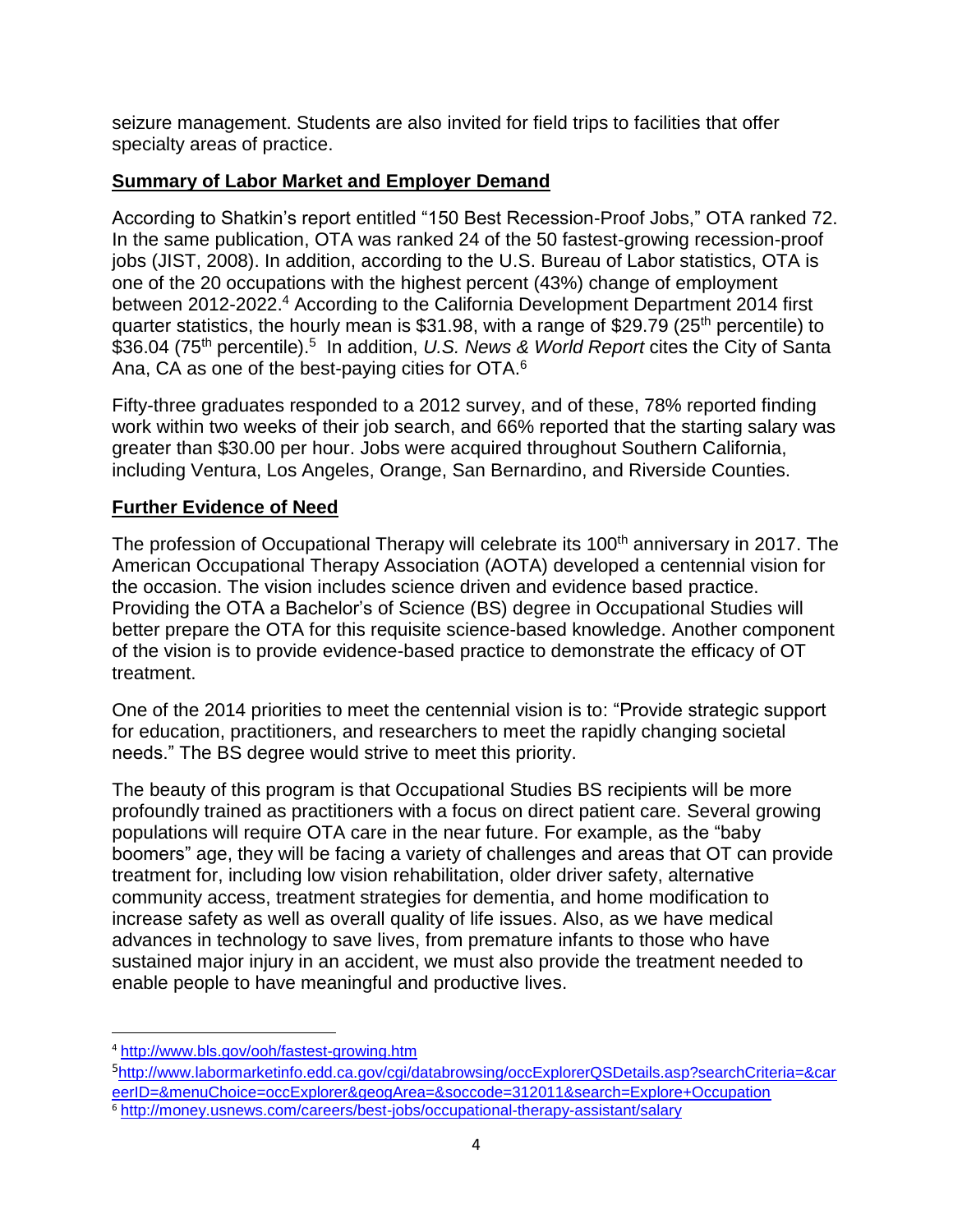### **RESPONSE TO THE NEED**

#### **Description of Existing Programs**

Three community colleges in the State of California–Santa Ana College, Grossmont College, and Sacramento City College—are all impacted by increasing need for OTAtrained professionals. SAC has the largest existing Associate's degree program of the three.

To enter the program at SAC, a student must complete four prerequisite courses (i.e., Anatomy and Physiology, Freshman Composition, Communication Studies, and General Psychology) with a grade of "C" or better. As part of the application process, students are also required to possess a current CPR card, a background check, and proof of immunizations. Two cohorts, 30 students each, are admitted per year for a total of 120 students in the program. The curriculum is prescriptive, and the sequence of courses is developmental in a pathway. Students admitted in the fall have lecture classes online and laboratory classes two evenings a week. In the third semester, they also attend Saturday classes. The students admitted in the spring have face-to-face classes scheduled back-to-back two days a week. The reason is to accommodate student need in terms of transportation, as students enter the program from throughout Southern California.

The first three semesters consist of course work, and the last semester is comprised of full-time clinical rotations. In the first semester, the course work focuses on foundational skills. This includes medical terminology, basic principles of philosophy of OT, activity analysis, and human development across lifespan. The second semester provides some continued foundational information with applied kinesiology and human disease. The OT focus in the second semester is on psychosocial practice across lifespan. The third semester focuses on physical function and dysfunction across lifespan. Also in the third semester, students are exposed to specialty areas of practice.

Clinical rotations are an integral part of Occupational Therapy Education. In the second semester, students complete a 32-hour rotation in a psychosocial setting. In the third semester, students complete a 32-hour rotation in a physical dysfunction setting. The fourth semester consists of full-time clinical practice divided into 8-week rotations. All four field work experiences must be in different practice settings in order for the student to develop entry level proficiency with a variety of patient populations.

Of 300 students who entered the Santa Ana College OTA program between 2009-2013, two hundred and twenty-seven (75.6%) have graduated from the program. Within 11 courses in the program in that same five-year period, completion and retention rates ranged between 90-100%.<sup>7</sup> The National Board for Certification in Occupational Therapy<sup>8</sup> certification pass rate for students passing on the first attempt ranged between 81-90% for the years 2010-2012. In 2013, thirty-five students took the exam

 $\overline{\phantom{a}}$ 

<sup>7</sup>[http://rsccd.edu/Departments/Research/Documents/Program%20Review%20Data/SACCourseCompletio](http://rsccd.edu/Departments/Research/Documents/Program%20Review%20Data/SACCourseCompletion2009to2013CREDITbysubjectcourse.pdf) [n2009to2013CREDITbysubjectcourse.pdf](http://rsccd.edu/Departments/Research/Documents/Program%20Review%20Data/SACCourseCompletion2009to2013CREDITbysubjectcourse.pdf)

<sup>8</sup> [www.nbcot.org](http://www.nbcot.org/)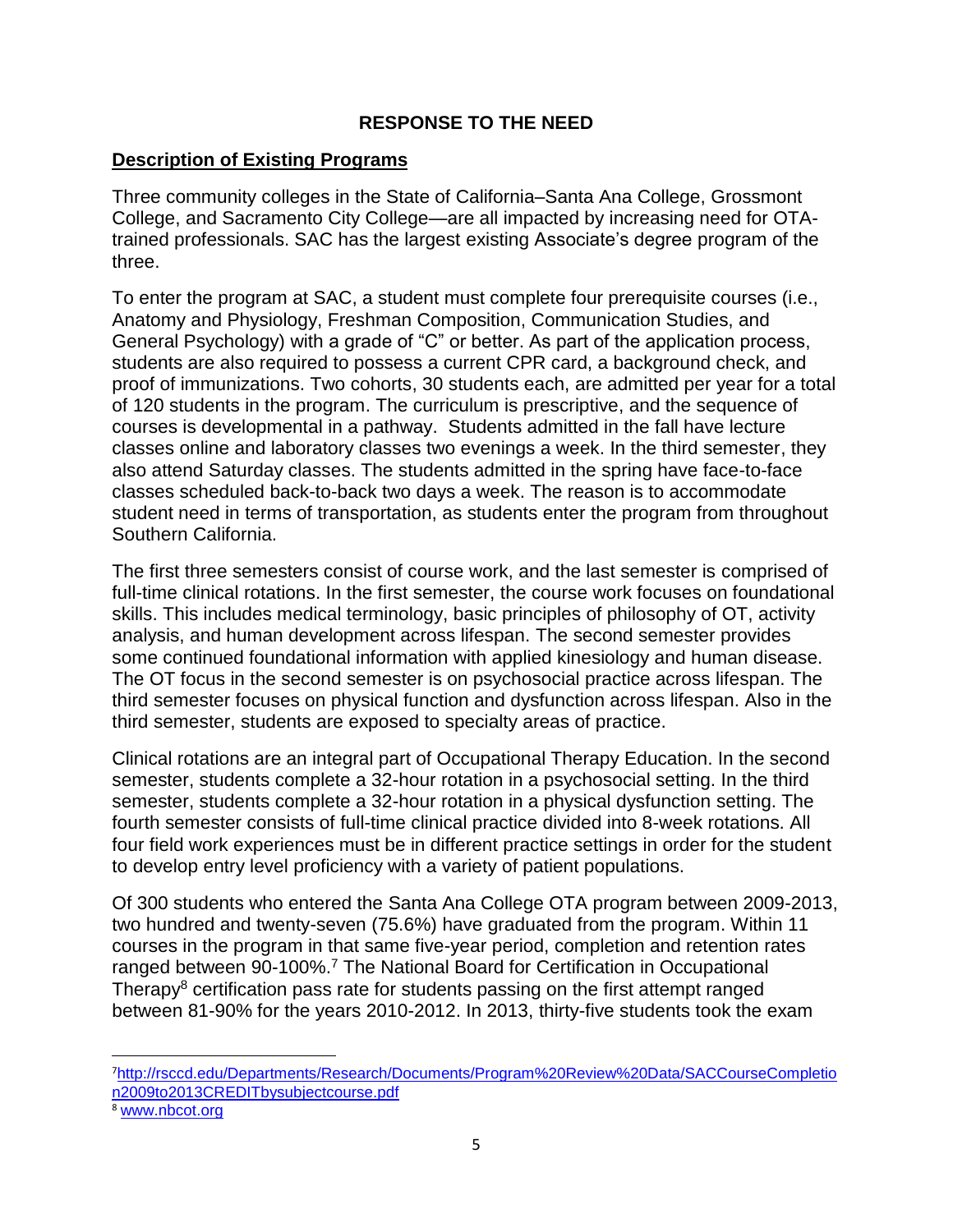within one year of graduation, and the pass rate was 88%. In 2014, so far 61 students have passed the certification exam.

#### **Outline of Proposed Program**

The current OTA program is centered around four themes: occupation; diversity; skills and knowledge; and personal and professional development. The courses follow a developmental sequence by semester and are offered in a fixed pathway. The proposed enhanced baccalaureate program will continue to focus on these themes and would continue in an expanded developmental sequence. The baccalaureate program would increase breadth and depth in all areas of clinical training provided in the existing two-year program. Areas included in greater depth are: specific clinical practice techniques, healthcare ethics, cultural competency, application of research-based evidence, documentation, and professional growth.

The first two years of study focus on OTA education that specifically follows ACOTE requirements. The third year focuses on an advanced level of foundational skills to enable the student to understand concepts used in OT practice. The fourth year provides the student with specific skills when working with various patient populations and areas of disability.

The application process would remain the same for students entering the OTA program. Upon completion of the AS degree in OTA, the student may automatically continue into the pathway of the BS program in Occupational Studies. In addition, past SAC OTA graduates or students with an OTA degree from other accredited institutions may also apply for the baccalaureate program. Tuition at the community college level would be considerably less than a private institution to ensure equitable access and affordability to all prospective students.

#### **Enrollment Projections and Anticipated Graduates**

Anticipated community support of the advanced-trained OTA will enable students to have an advantage in the job market. Those students who wish to obtain a Master's degree would be better prepared on their pathway. In addition, the Bachelor's degree at SAC would be significantly less expensive than an Associate's degree at a proprietary institution.

The current pattern of enrollment is expected to persist as demand continues to grow. Considering the potential change in ACOTE requisite training for OTA to a BS degree, students would be likely to enroll in a BS program. Utilizing the cohort model as is currently used in the Associate's degree program, the BS program would expand to 200 students from the current 120 students program wide. The number of potential graduates per year would be maintained, with a potential of 200 graduates in five years. The difference is the level of preparation of each graduate who would be able to enter the workforce with higher level skills. This would, in turn, increase the level of prestige for the OTA throughout the community, with potential employers, and supervising Occupational Therapists.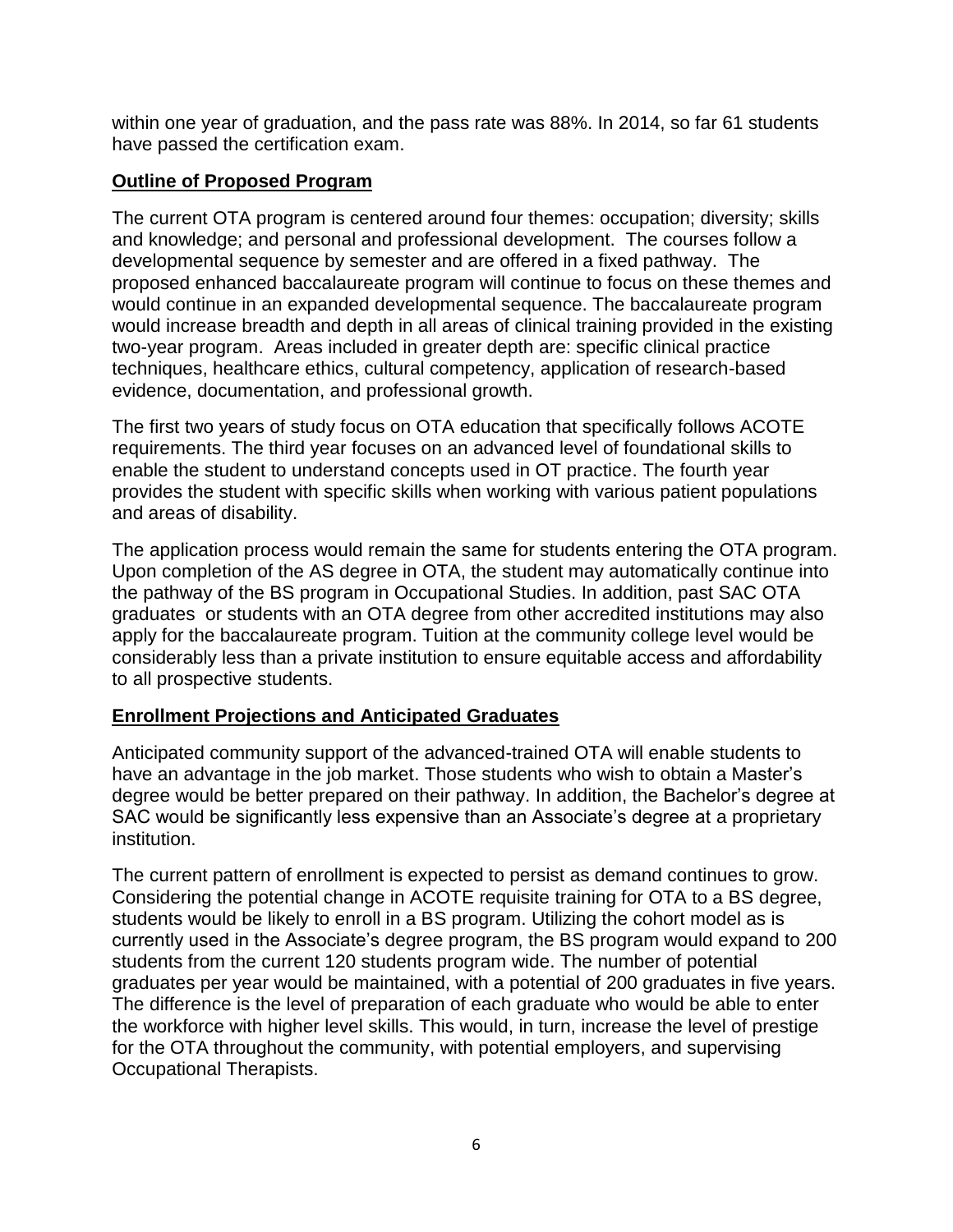# **Evidence of Program Innovation**

ACOTE has only accredited the OTA program at the Associate's level, and the 100 standards for accreditation have only applied to this level.<sup>9</sup> According to the list of ACOTE programs, formal OTA education has always been offered at community colleges, career-technical institutions, and private colleges. No UC or CSU has offered this program. OT, on the other hand, was offered at the Bachelor's level until 2007, when it was enhanced to the Master's level for entry into the profession. Currently, all accredited OT programs are required at the Master's or Doctorate level, not the Bachelor's level. In light of this, ACOTE is currently considering requiring a Bachelor's degree for OTA. This, coupled with the fact that SAC has a thriving AS-degree OTA program, is the reason the college has selected Occupational Studies for application to participate in the CCC Baccalaureate Degree Pilot Program.

# **Proposed Curriculum**

In practice, the OT supervises the OTA and is responsible for all client evaluations. OT education has had more focus on theory, evaluation, and research, while OTA education has had more focus on hands-on techniques needed to provide direct patient care. The proposed program would continue to provide training in the skills needed for patient care; however, this training would include more foundational information and be more in-depth at both the theoretical level and the practical level.

Due to time constraints at the Associate's level, students are responsible for many topics in a survey-type mode and have reported the need for more time to acquire concepts properly. At the Bachelor's level, several lectures may be presented on a topic instead of just one, and the level of depth would promote more critical analysis and practical application, aiding the student to develop both conceptually and practically.

In the structure of the curriculum in the Associate's program, each segment of psychosocial and physical dysfunction is presented across lifespan. In the proposed Bachelor's program, pediatrics and geriatrics would be taught in separate courses.

Examples of areas taught in pediatrics include both psychosocial and physical dysfunction: sensory integration, autism, attention deficit disorders, cerebral palsy, spina bifida, juvenile rheumatoid arthritis, muscular dystrophy, congenital limb deformities, development of hand skills, and postural control.

Upper division courses would expand on specialty topics including assistive technology and telerehabilitation; cognition and perception; and areas of advanced levels of practice – dysphagia, physical agent modalities, and hand therapy. There would also be more focus on documentation skills and cultural competence. A capstone project would be included in the last semester and would focus on employment preparation and the development of an online portfolio. The core units of the program would entail 110 semester units; the program, including prerequisites, would be a total of 124 semester units.

 $\overline{\phantom{a}}$ <sup>9</sup> [www.aota.org/Education-Careers/Find-School.aspx](http://www.aota.org/Education-Careers/Find-School.aspx)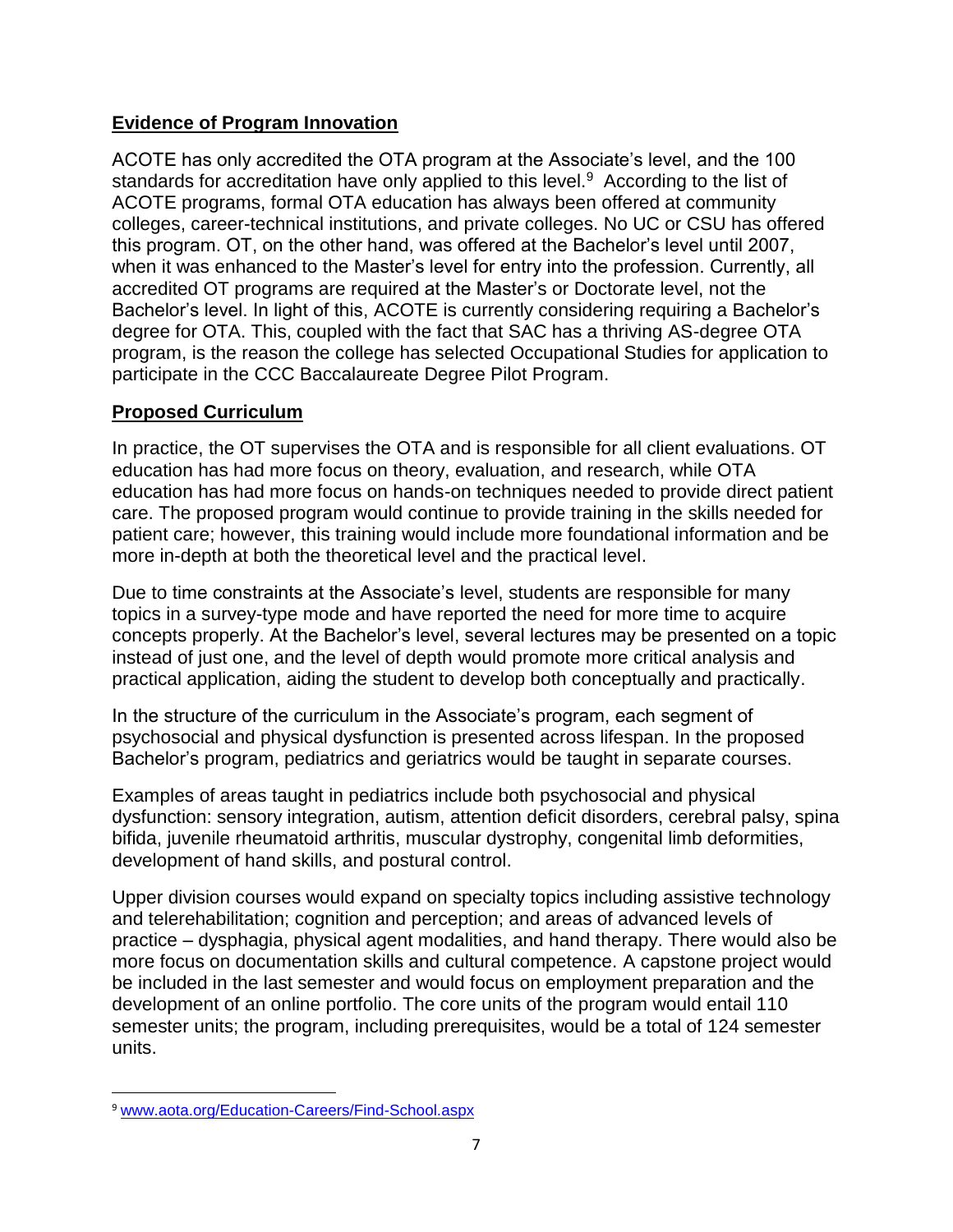| <b>Semester 5</b>                                                                                                                                    | <b>Semester 6</b>                                                                                                                                                                                    | <b>Semester 7</b>                                                                                                                                                         | <b>Semester 8</b>                                                                                                                                                                                                                                     |
|------------------------------------------------------------------------------------------------------------------------------------------------------|------------------------------------------------------------------------------------------------------------------------------------------------------------------------------------------------------|---------------------------------------------------------------------------------------------------------------------------------------------------------------------------|-------------------------------------------------------------------------------------------------------------------------------------------------------------------------------------------------------------------------------------------------------|
| • Documentation for<br>Specific Populations -<br>3 units<br>• Statistics - 3 units<br>• Sociology - 3 units<br>• Human Anatomy with<br>Lab - 4 units | • Understanding Research<br>and Evidence - 2 units<br>• Ethics and Professional<br>Behaviors - 3 units<br>• Human Physiology with<br>Lab - 4 units<br>• Advanced Practice Areas<br>in $OT - 3$ units | • Neuroscience - 4 units<br>• Therapeutic<br>Approaches for the<br>Older Adult - 3 units<br>• Movement Theory and<br>Analysis - 2 units<br>$\bullet$ Pediatrics - 3 units | • Assistive Technology and<br>Telerehabilitation - 3 units<br>• Cultural Competency - 2<br>units<br>• Health Systems and<br>Practices - 2 units<br>• Occupational Aspects of<br>Cognition and Perception -<br>3 units<br>• Capstone Seminar - 2 units |

# **Upper Division General Education Courses**

There are three general education courses that would be added to the upper division curriculum: Statistics, Neuroscience, and Sociology. Although these are considered upper division courses, they provide important requisite skills for the upper division OTbased courses. Statistics is needed to comprehend studies and other documentation of the field. Students must also utilize research and evidence for best practice. Neuroscience is needed to understand concepts related to acquired brain injury, cognition, and perception. Sociology is needed for understanding human behavior in relation to psychosocial function; for cultural competency; and for professional behaviors. All this requisite general education is an integral part of OTA practice and the BS in Occupational Studies.

#### **Timeline of Program**

The curriculum development and state approval process would commence immediately upon acceptance into the BS Pilot program. Those in the Associate's degree program would need to complete that program and apply for the Bachelor's program if they wish to continue. The Bachelor's-level program would commence fall 2017. The first Bachelor's degree recipients could obtain their degrees in 2019 after having received the AS in OTA in 2017. By the end of the pilot program in August 2023, Santa Ana College would have five graduating classes of Occupational Studies students for a potential total of 200 Bachelor degree level students.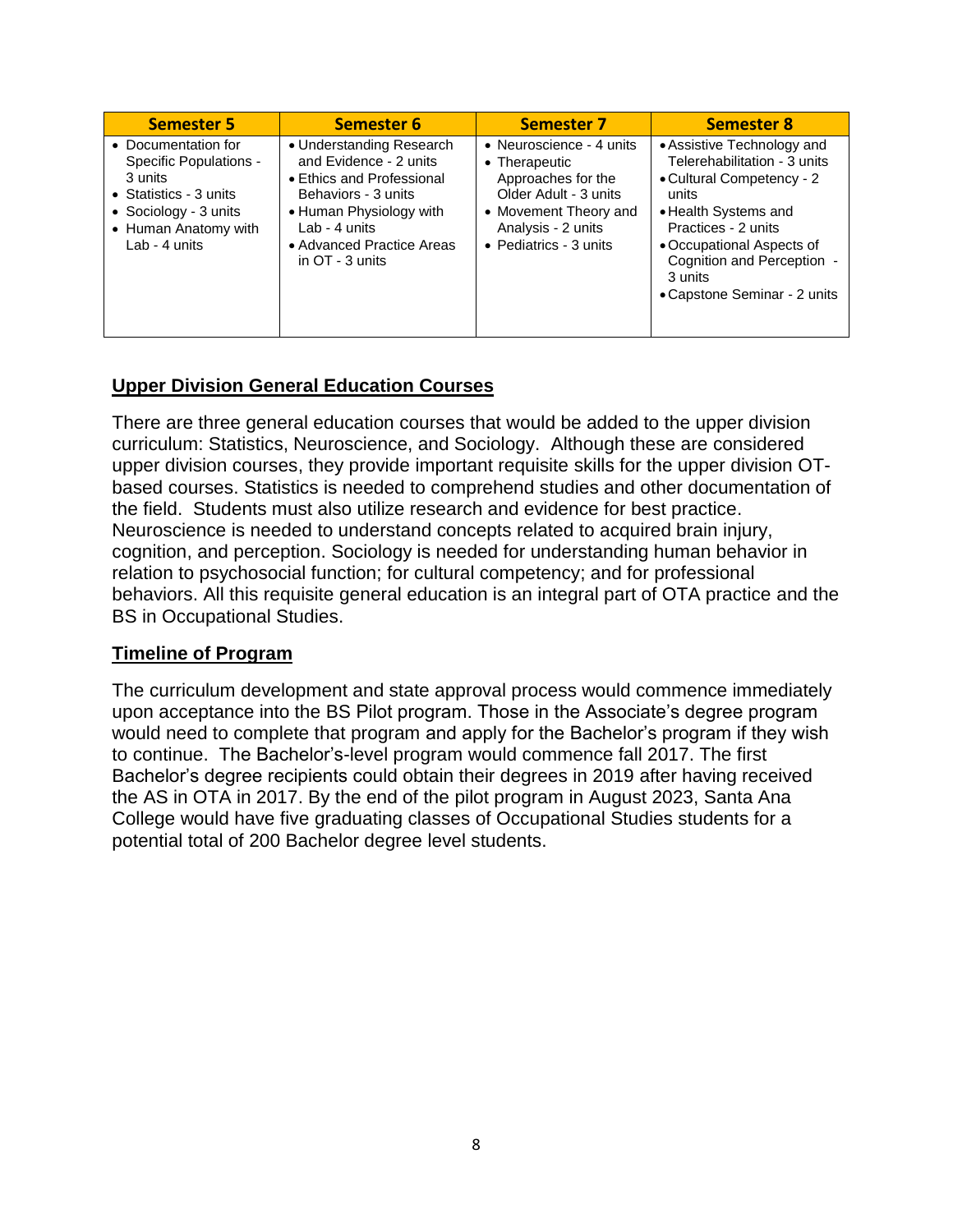# **PROGRAM MANAGEMENT/INSTITUTIONAL COMMITMENT**

# **Accreditation Status**

Santa Ana College is accredited by the Accrediting Commission of Community and Junior Colleges (ACCJC) of the Western Association of Schools and Colleges (WASC), an institutional accrediting body recognized by the Commission on Recognition of Postsecondary Accreditation and the U.S. Department of Education. The College underwent a comprehensive evaluation October 2014 in support of reaffirmation of accreditation, with a comprehensive *Self Evaluation Report of Educational Quality and Institutional Effectiveness* and a comprehensive team site visit. The Occupational Therapy Assistant program received a ten-year accreditation status in 2010 from the Accreditation Council for Occupational Therapy Education. As such, the program has been affirmed to meet all 100 standards of ACOTE.

# **Fiscal Management**

SAC has a well-defined budget allocation model, measurable fiscal accountability, wellmanaged financial resources and reserves, and a very transparent financial management culture that demonstrates integrity and consistent fiscal stability. In spite of the recent years of state fiscal crisis and the dramatic funding cuts levied on the community college system statewide, the RSCCD and SAC have managed their resources, maintained strong reserves, and stretched their dollars to best support student learning and support programs.

Confirmation of appropriate financial documentation and its degree of credibility and accuracy are evidenced in a recent external auditor's annual report.<sup>10</sup> SAC's annual audits have resulted in unqualified reports related to the financial statements, clean audits with no deficiencies in internal controls over financial reporting, and minimal audit findings that are promptly corrected. In addition, the most recent November 29, 2014 audit report, represented to the RSCCD Board of Trustees on December 8, 2014, represented an unmodified opinion with no recommendations.<sup>11</sup>

Both the RSCCD and SAC have in place practices and procedures to ensure fiscal viability and stability. The district has a demonstrated history of strong ending balances through prudent and conservative fiscal management and decision making.<sup>12</sup> This has also allowed the district to set aside a substantial Stability Fund that it has used to smooth out structural budget deficits during the past couple of years. SAC also maintains a contingency fund of 20% of the annual ending balance to manage any unforeseen local fiscal challenges. Cash flow has been sufficient and consistent over the past several years in spite of state funding volatility, allowing the district to avoid any borrowing from the county or other lending institutions to meet financial obligations.

l

<sup>10</sup> [http://rsccd.edu/Departments/Fiscal-](http://rsccd.edu/Departments/Fiscal-Services/Documents/FOUNDATION%20REPORTS/Rancho%20Santiago%20CCD%20Audit%20Report%202014.pdf)

[Services/Documents/FOUNDATION%20REPORTS/Rancho%20Santiago%20CCD%20Audit%20Report%202014.pdf](http://rsccd.edu/Departments/Fiscal-Services/Documents/FOUNDATION%20REPORTS/Rancho%20Santiago%20CCD%20Audit%20Report%202014.pdf) <sup>11</sup> <http://www.rsccd.edu/Trustees/Documents/Agendas/2014%20Agendas/12-08-14%20agenda.pdf> <sup>12</sup>[http://extranet.cccco.edu/Portals/1/CFFP/Fiscal\\_Services/Standards/DataAbstracts/2012\\_13/2013%20FiscalData](http://extranet.cccco.edu/Portals/1/CFFP/Fiscal_Services/Standards/DataAbstracts/2012_13/2013%20FiscalDataAbstract.pdf) [Abstract.pdf](http://extranet.cccco.edu/Portals/1/CFFP/Fiscal_Services/Standards/DataAbstracts/2012_13/2013%20FiscalDataAbstract.pdf)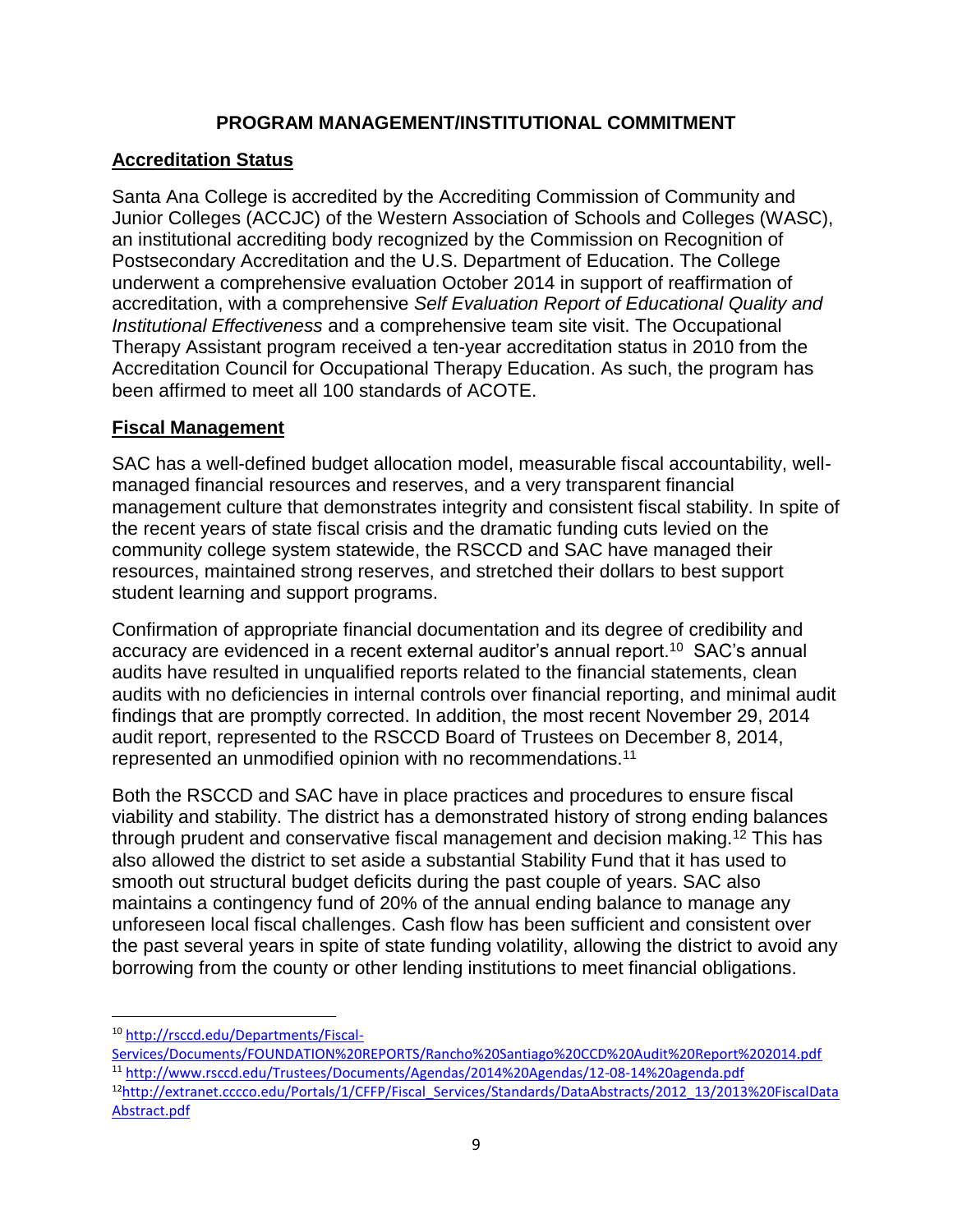The college and district have strong procedures, practices, and policies in place along with verifiable evidence and regular assessment that confirms that SAC is able to support and sustain a baccalaureate program in Occupational Studies. The college's financial planning is both integrated and effectively driven by institutional planning processes. Consequently, available financial resources are similarly integrated with the institutional planning processes.

### **Program Administration and Support Staff**

The coordinator of the OTA program has 15 years of experience in teaching and coordinating the program. She has been an occupational therapist for 35 years and has worked with a variety of patient populations including psychiatric, chronic pain, adult acquired brain injury, geriatric rehabilitation, and pediatric practice. The program has part-time (19 hours/week) clerical support staff. Additional support staff and release time for the program coordinator will be needed, which the college is willing to provide.

The program also has a full-time fieldwork coordinator who has seven years of experience teaching and coordinating the fieldwork program. She has 33 years of experience working as an occupational therapist as well.

Community support for this project will come through members of the OTA Professional Advisory Committee. There are 15 members of this committee, and they represent a variety of practice areas. Two of the members are from OT programs (Master's/Doctorate). The committee meets on a semiannual basis for the purposes of providing support and advice to the program coordinator. This committee will provide input into this process.

#### **Similar Programs**

There are currently no similar Bachelor's programs. The other community colleges accredited by ACOTE in the state that offer OTA as an Associate's degree are Grossmont College in San Diego and Sacramento City College. One proprietary school, Standbridge in Irvine, CA, also offers an accredited Associate's degree in OTA.

#### **Organizational Chart**

The following existing college and district personnel will support this proposed BS in Occupational Studies (in addition to proposed support outlined above):

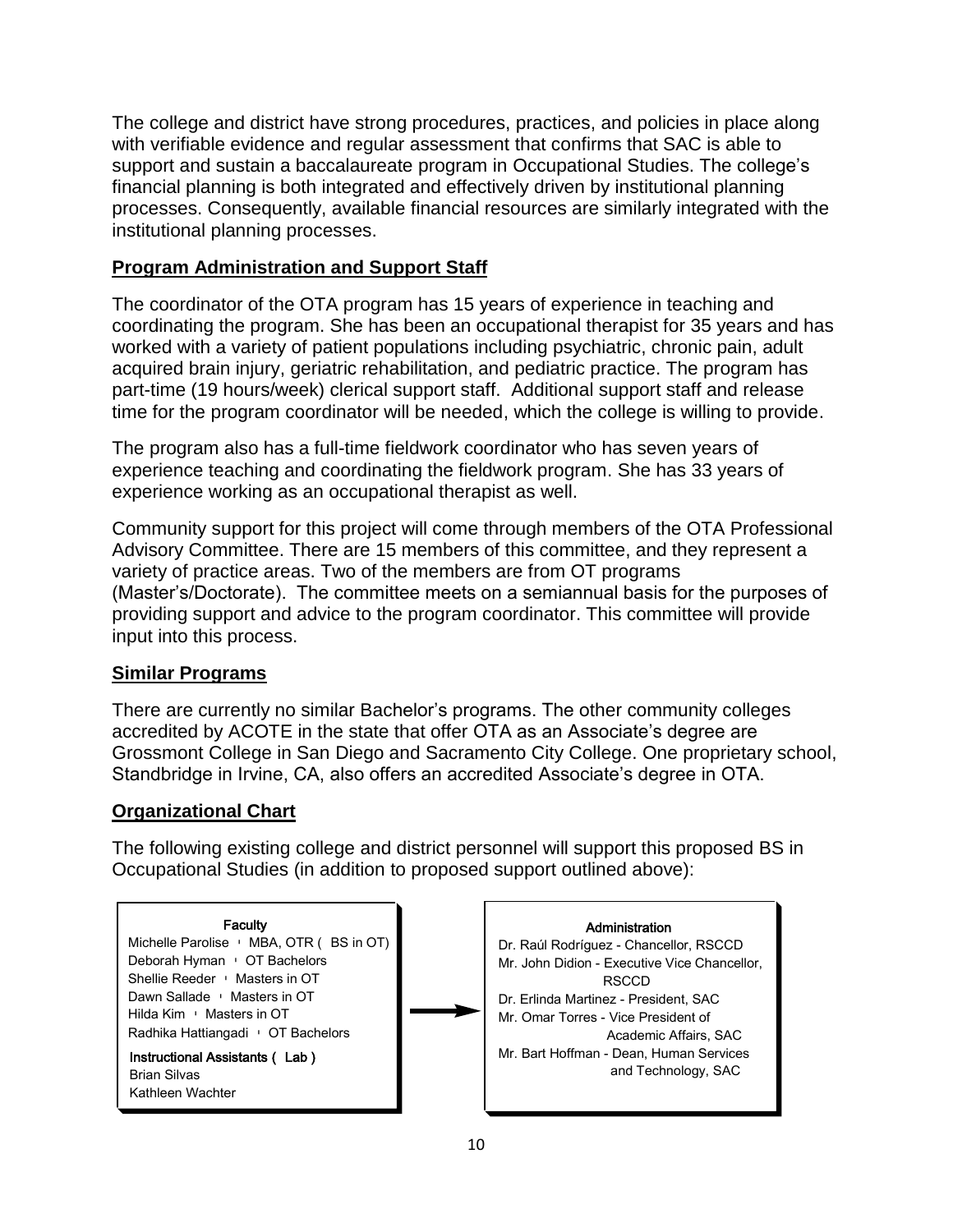# **IDENTIFIED RESOURCES**

#### **Funding and Other Sources of Support**

In the developing stages of a baccalaureate program, the program coordinator, responsible for curriculum development, would need 60% release time for two years. In addition, adjunct faculty who currently teach in the OTA program in specialty areas of practice (e.g., dysphagia, physical agent modalities) would also need to be compensated for assistance in developing curriculum. During the initial pilot period, when the program is first initiated, the coordinator would need 50% release. Professional development for the two full-time faculty members, including funding for content-area conferences (e.g., ethics, cultural competency, wellness, sensory processing, productive aging, driving and community mobility for the older adult), would also be needed.

Four additional adjunct faculty at the Master's or Doctorate level would need to be hired to teach upper division. In addition, a full-time clerical support staff person would be needed. The college already has sufficient facilities, and amplification of equipment would be minimal.

Currently, funding for the existing Associate's OTA program at SAC consists of approximately \$334,800 in unrestricted and restricted general fund monies. The district and college are committed to providing additional funding to support development of the baccalaureate program.

#### **Faculty and Student Support Services**

The OTA program has discipline-prepared instructional faculty and appropriate student support services and personnel as follows:

#### **Faculty and Personnel**

- Two full-time and four adjunct faculty provide instruction.
- Four faculty have Master's degrees and two have Bachelor's degrees. (Only faculty with Master's or Doctoral degrees would teach upper division.)
- Three adjunct faculty have certification in advanced levels of practice (i.e., one for dysphagia, two for physical agent modalities).
- Five faculty have more than 20 years of experience in various areas of OT practice (pediatrics, physical rehabilitation, geriatrics, psychosocial practice).
- There are two certified OTAs serving as laboratory teaching assistants.
- There is a Dean dedicated to Career Education and Workforce Development; there is a Director of Special Programs/CTE Transitions.
- The program also has one 19-hour clerical support staff.

#### **Support Services**

• The program currently has a designated Librarian who conducts library orientation and assists the OTA students. There are eight full-text data bases related to OT and Allied Health, including the *American Journal of Occupational Therapy*, MEDLINE, and CINAHL Plus. There are over 100 books related to OT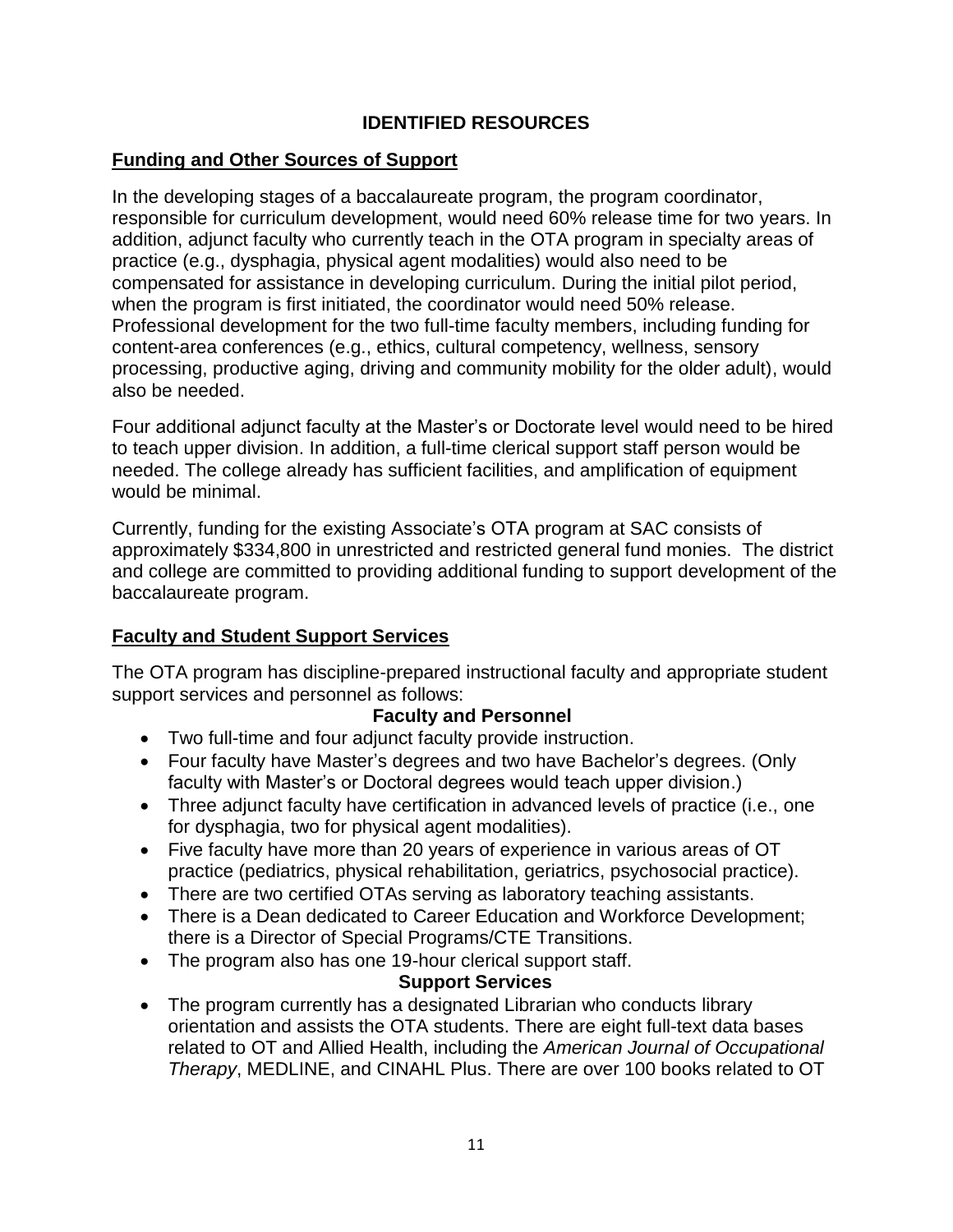topics; the Reserve Desk holds copies of all current OTA textbooks. Laptop computers may be borrowed from the Library.

- The OTA program utilizes the college Learning Center (LC) for students to practice their skills with Directed Learning Activities (DLAs), and the LC also provides tutoring in conjunction with OTA faculty.
- The OTA program works closely with the Service Learning Center on communitybased projects.
- The Distance Education office serves as a resource to both faculty and students for hybrid and completely online course sections.
- The Testing Center proctors make-up quizzes and exams as well as online quizzes and exams.
- The Academic Computing Center is available to all students.
- Disabled Students Programs and Services (DSPS) establishes appropriate accommodations for qualifying students based on documented needs.
- The Financial Aid Office serves all students applying for financial aid.
- The college has a robust Outreach Program that serves all programs.

# **Facilities, Equipment, and Supplies**

OTA has a designated 1120-square-foot classroom that will be used for all OTA lab classes with a fully mediated system; adapted kitchen and bathroom; therapy mat; and hospital bed. Equipment includes: eight standardized pediatric assessments; fourteen adult assessment tools; numerous types of adaptive equipment; splinting materials; three wheelchairs; two walkers; different types of canes; personal protective equipment (gowns, gloves, masks); and blood pressure cuffs and stethoscopes. Supplies include: arts and crafts materials/board games utilized for psychosocial and pediatric practice; gait belts; Coban wrap; abductor pillow; mobile arm support; lap boards; toys; scooter boards; and handwriting programs.

# **Analysis of Success**

Based on current faculty expertise and the curriculum; administrative support; facilities, equipment, and supplies; support services at the college; and community relationships, the faculty and administration at SAC are confident that expanding the already-existing successful OTA program to include a BS in Occupational Studies would be highly feasible. The current AS-degree program has a high success rate, a significant wait list, has been granted a ten-year accreditation status by ACOTE, and is in good standing with community partners. The program coordinator is cognizant of all ACOTE standards and would be mindful that the baccalaureate program must continue to be in full compliance with any new standards. The program also already assesses success through program review and achievement rates; utilizing results on national certification tests; and surveys of students, alumni, clinical field work educators, and employers. Indepth assessment would continue, and the program coordinator would continue to work closely with the professional advisory committee to ensure the program is meeting community needs.